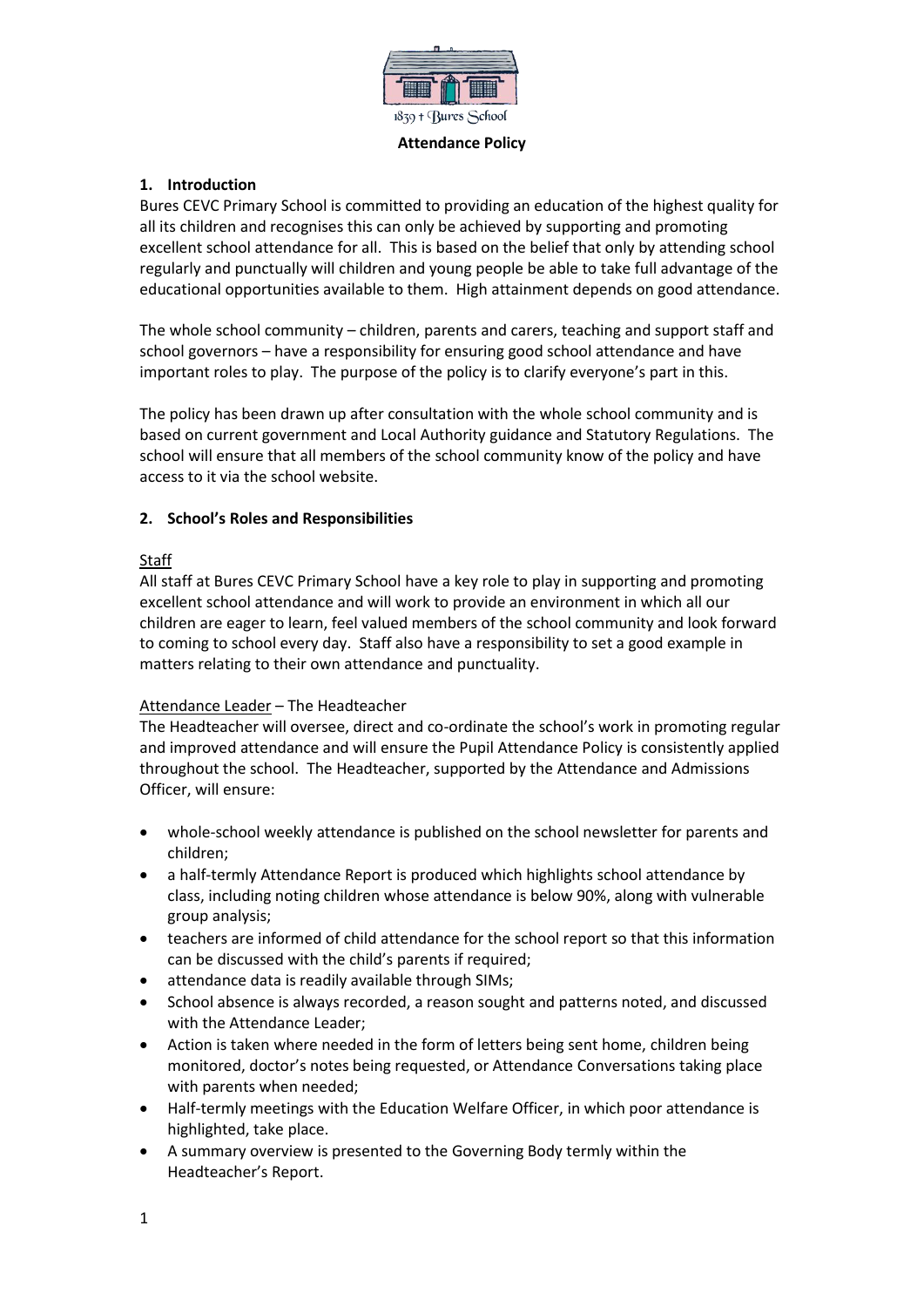The purpose of this is to ensure that attendance issues are identified at an early stage and that support is put in place to deal with any difficulties.

### **3. Registering Attendance**

The school is required to mark the Attendance Register twice each day; once at the start of the day and once during the afternoon session. The following national codes are used:

| <b>CODE</b>        | <b>DESCRIPTION</b>                               | <b>MEANING</b>                      |
|--------------------|--------------------------------------------------|-------------------------------------|
|                    |                                                  |                                     |
|                    | Present (AM)                                     | Present                             |
|                    | Present (PM)                                     | Present                             |
| $\mathsf B$        | Educated off site (NOT Dual registration)        | <b>Approved Education Activity</b>  |
| $\mathbf c$        | Other Authorised Circumstances (not covered by   | Authorised absence                  |
|                    | another appropriate code/description)            |                                     |
| D                  | Dual registration (i.e. child attending other    | <b>Approved Education Activity</b>  |
|                    | establishment                                    |                                     |
| E                  | Excluded (no alternative provision made)         | Authorised absence                  |
| F                  | Extended family holiday (agreed)                 | Authorised absence                  |
| G                  | Family holiday (NOT agreed or days in excess of  | Unauthorised absence                |
|                    | agreement)                                       |                                     |
| н                  | Family holiday (agreed)                          | Authorised absence                  |
| $\mathbf{I}$       | Illness (NOT medical or dental etc appointments) | Authorised absence                  |
| $\mathbf J$        | Interview                                        | <b>Approved Education Activity</b>  |
| L                  | Late (before registers closed)                   | Present                             |
| M                  | Medical/Dental appointments                      | Authorised absence                  |
| N                  | No reason yet provided for absence               | Unauthorised absence                |
| $\mathbf{o}$       | Unauthorised absence (not covered by any other   | Unauthorised absence                |
|                    | code/description)                                |                                     |
| P                  | Approved sporting activity                       | <b>Approved Education Activity</b>  |
| $\mathsf R$        | Religious observance                             | Authorised absence                  |
| $\mathsf S$        | Study leave                                      | Authorised absence                  |
| $\mathbf T$        | Traveller absence                                | Authorised absence                  |
| U                  | Late (after registers closed)                    | Unauthorised absence                |
| $\mathbf v$        | Educational visit or trip                        | <b>Approved Education Activity</b>  |
| W                  | <b>Work Experience</b>                           | <b>Approved Education Activity</b>  |
| $\pmb{\mathsf{X}}$ | Non-compulsory school age absence                | Not counted in possible attendances |
| Υ                  | <b>Enforced closure</b>                          | Not counted in possible attendances |
| $\mathbf{Z}$       | Child not yet on roll                            | Not counted in possible attendances |
| #                  | School closed to children                        | Not counted in possible attendances |
|                    |                                                  |                                     |

#### **REGISTER CODES**

#### COVID Coding

Changes have been made to coding in response to the COVID pandemic. We continue to use these codes as advised by the DfE. If a pupil is required to self-isolate, this will be coded as an 'X'. If a pupil is confirmed as having COVID, it is coded as an 'I' from the day of diagnosis.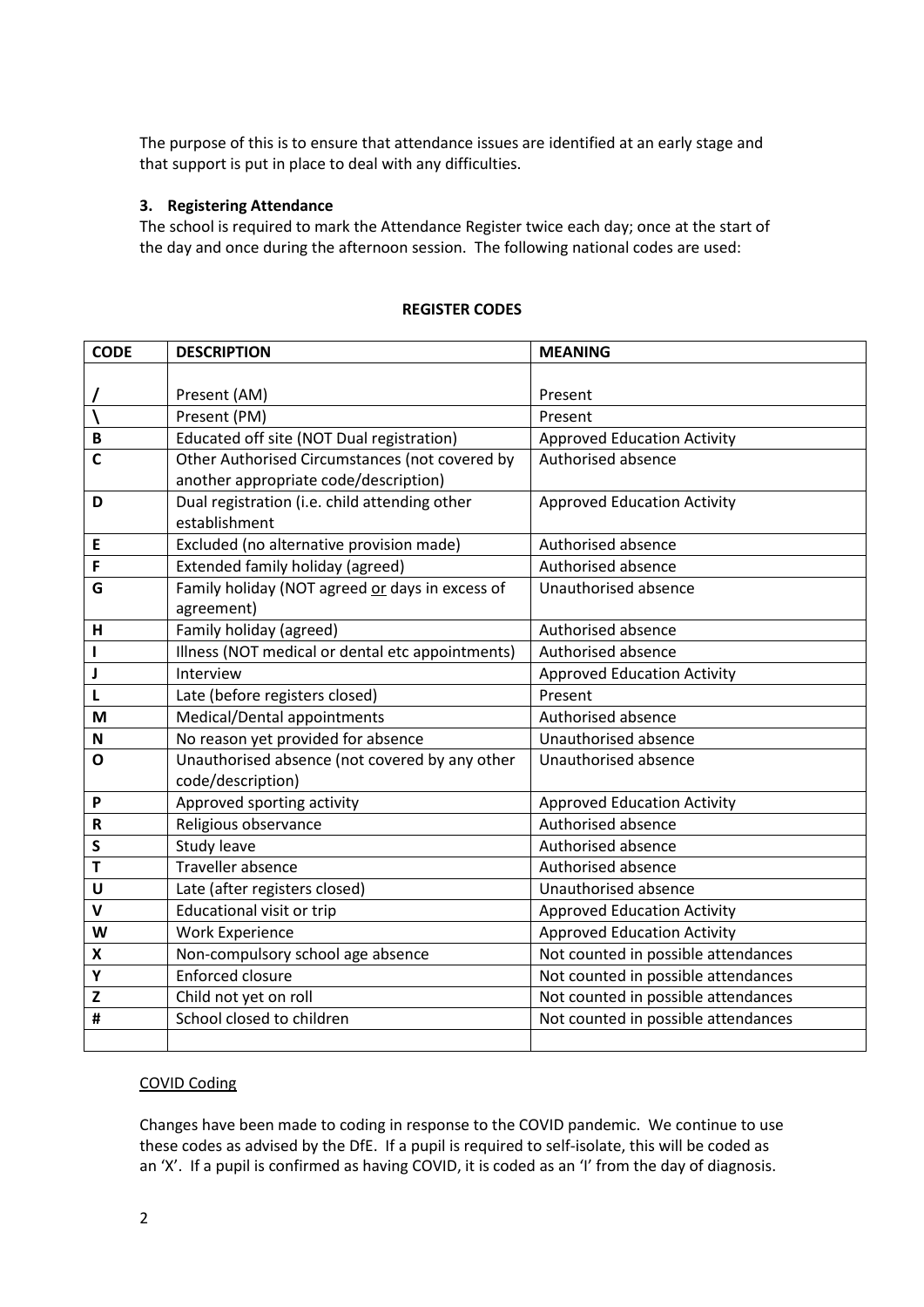## **Punctuality**

All children need to be in their classroom to register at 8.40 am. Classroom doors open at 8.40 am and children should arrive at this time. The registration period closes at 8.50 am. Children arriving after this time will be registered with a late mark (an 'L'). Children arriving after 9.10 am will be registered with an unauthorised absence (a 'U') for that session. Registers open at 1.00 pm in the afternoon. Children arriving after 1.10 pm will again be marked as late. If they arrive back at school later than 1.30 pm they will be registered with an unauthorised absence for that session. Lateness is regularly monitored and challenged where necessary.

For Health and Safety reasons, it is important that the school knows who is in the building. Children arriving late should therefore report to the School Office. **It is important that all children arriving late follow this procedure.**

For the same reason, it is important that children leaving the premises legitimately (e.g. for a medical appointment), or returning to school later in the day, report to the School Office.

### Staff Training

The Headteacher, with support from the Admissions and Attendance Officer, will ensure that all staff responsible for taking registers, including any temporary or supply staff, receive sufficient training to enable them to perform the task accurately.

## **4. Absence**

Bures CEVC Primary School recognises the clear links between attendance and attainment. If absence is frequent or continuous, staff at Bures CEVC Primary School will challenge parents about the need and reasons for their child's absence and will encourage them to keep absences to a minimum. This is carried out in part through the Admission and Attendance Officer contacting by telephone parents of children that are not in attendance at school to seek an explanation as to why a child is not in school, if no reason/contact has been made by the parent/carer. This communication will happen on the first day of absence. A note or explanation from a child's home does not mean an absence becomes authorised. The decision as to whether or not to authorise an absence **will always rest with the Headteacher.**

It is the responsibility of the parent/carer to inform the school if a child is unable, for any reason, to attend the school. If no explanation about an absence is received by the school **within 2 weeks,** the absence will remain unauthorised.

### **5. Illness and Medical Appointments**

When a child is unwell, parents should contact the school after 8.30am and before 9.10am on the first day of absence informing the school of the reason for absence.

When a child is absent, the class teacher will leave a blank space in the register for the Admissions & Attendance Officer to follow up. As part of our Safeguarding Procedures, the Admissions & Attendance Officer will endeavour to contact the parent or carer and other emergency contacts if no message has been received regarding the reason for the absence to check on the safety of the child.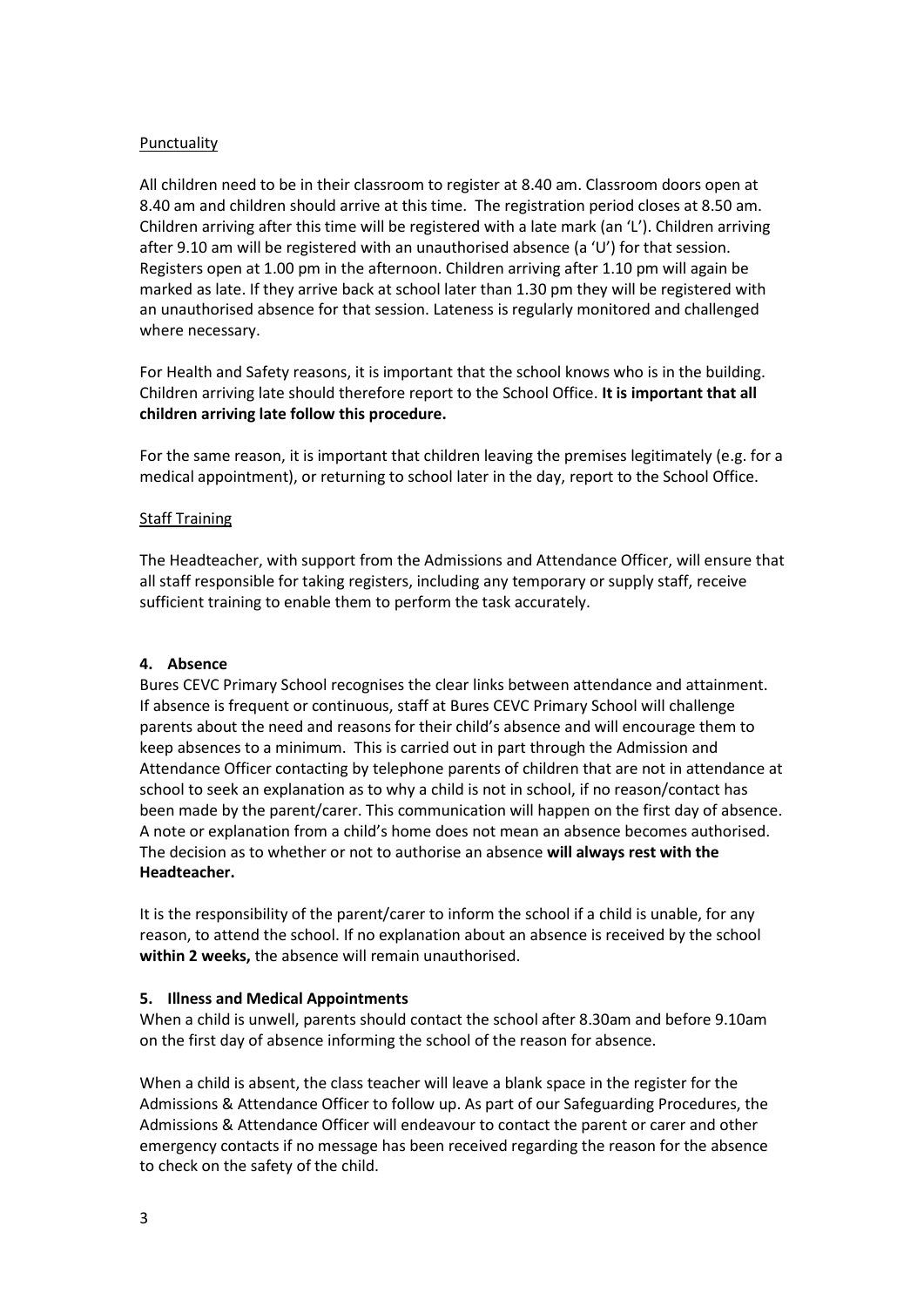Every effort should be made to arrange medical appointments outside school hours.

An appointment card or verification by the doctors/ dentist/hospital is required.

If it is necessary for a child to be out of school for this reason, the child should be returned to school directly after the appointment.

If your child is absent due to vomiting then they should not return to school for the next 48 hours after the last time that the child is sick. This is to reduce the risk of infection to other children and adults at the school.

For more than three days of absence through illness the school may require a written explanation. The Admissions and Attendance Officer will request this if it is not produced.

Medical certificates may be required for frequent or prolonged absence.

Where a child appears to be having an unacceptable level of absence due to medical reasons, the school may request that medical evidence (such as appointment cards or prescribed medication) be provided to cover all absences. Failure on the part of the parent to provide such medical evidence will result in absences being recorded as unauthorised and referral to the Education Welfare Service will be considered.

We expect parents to work with the school and/or Education Welfare Service to resolve any attendance issues.

#### **6. School Attendance and the Law**

Under the 1996 Education Act, parents and carers are responsible for ensuring their children attend school regularly and punctually. Failure to do so could result in legal action being taken against them by the Local Authority.

Under the Education (Pupil Registration) Regulations 2006, only the school (and not parents/carers) can authorise an absence. Where the reason for a pupil's absence cannot be established at the time the register is taken, that absence shall be recorded as unauthorised. If a reason for absence is provided by the parent/carer, the school may decide to grant leave of absence which must be recorded as authorised using the appropriate national code.

The Education (Pupil Registration) (England) Regulations 2013 have removed all references to family holidays and leave of absence shall not be granted unless an application has been made in advance and the headteacher considers that leave of absence should be granted due to exceptional circumstances. Headteachers no longer have the discretion to authorise up to ten days of absence. This discretion has been removed by the aforementioned Regulations (2013). Whilst the headteacher will consider all requests on a case - by - case basis, parents must be aware that requests will normally be refused.

Where a family chooses to take a holiday during term time, the absence will be coded as unauthorised (G code) and the Local Authority may be asked to issue a Penalty Notice to each parent for each child (where 5 or more days of unauthorised absence are recorded as a result).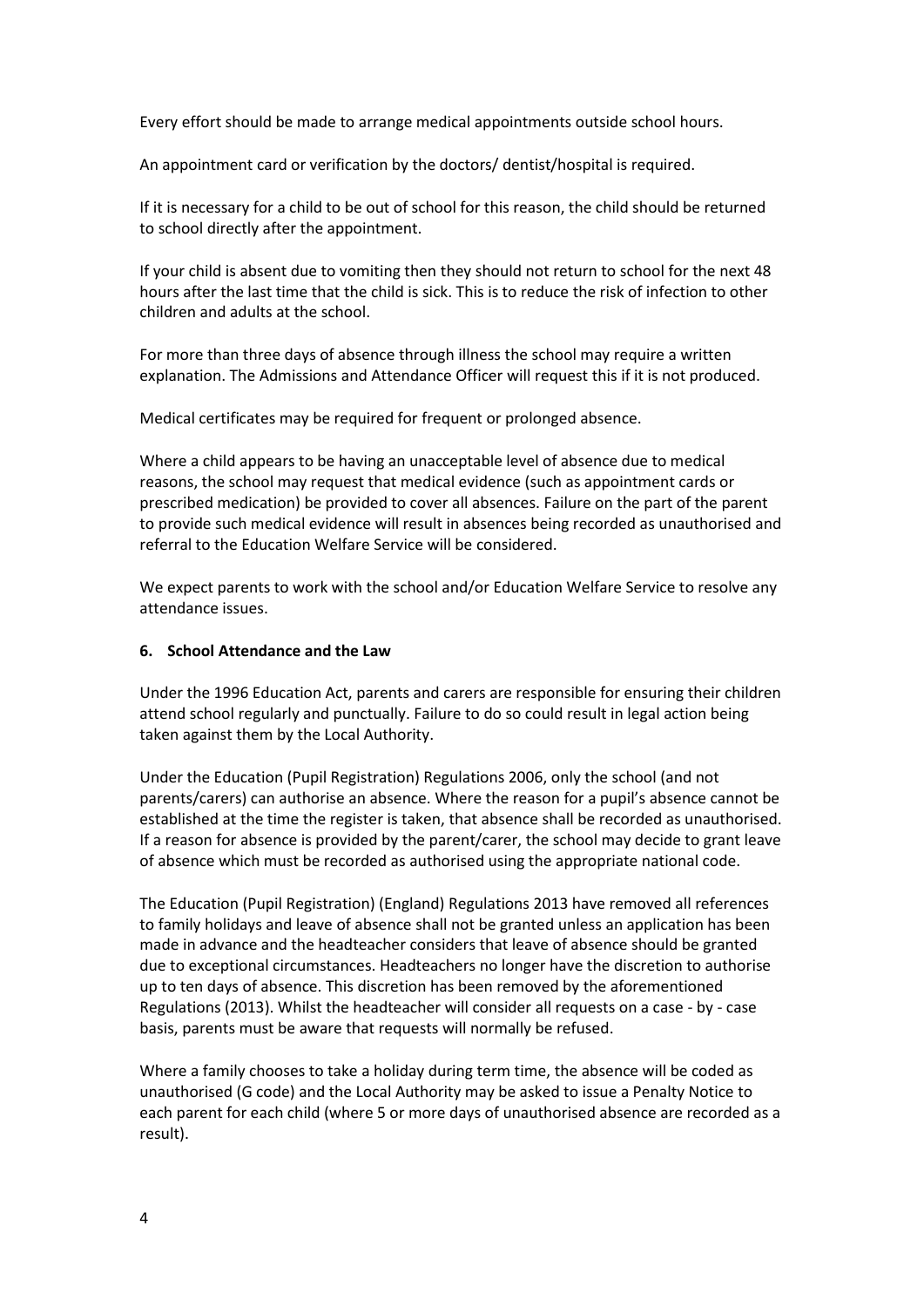If leave of absence is taken without the request having been agreed, the absence will be recorded as unauthorised. This may result in the Local Authority issuing a Penalty Notice. The law says that parents/carers, whose children of compulsory school age, are absent from school without good reason are committing an offence and the parents/carers may be prosecuted in the Magistrates Court.

The Governing Body of Bures CEVC may issue a Penalty Notice on the occasion of 10 or more unauthorised absences within one academic year. These absences do not need to be consecutive in order for the Penalty Notice to be issued. A Penalty Notice will be issued where an absence is not authorised. A penalty notice will be issued within 15 school days from the final day of unauthorised absence.

In compliance with the Education Act 436A (Chapter 2 Part 6) the school will, after making appropriate checks, report all Children Missing from Education to the Local Authority, Education Welfare Service, which has a duty to investigate the whereabouts of such children and negotiate their prompt return to suitable education.

### **7. Collection and Analysis of Data**

The Admissions and Attendance Officer will ensure that whole-school attendance data is complete, accurate and reported to parents weekly through the School's newsletter, the governing body (through the Headteacher's Report) and the LA. The report to governors and parents will include the school yearly target. The data will inform the school's future practice to improve attendance and prevent disaffection.

## **8. Systems and Strategies for Managing and Improving Attendance**

Attendance has a high profile at Bures CEVC Primary School and is regularly discussed at assemblies and in class. Parents are regularly reminded in newsletters and at school meetings about the importance of good attendance and its links to attainment. Individual attendance records are monitored closely and attendance records are sent home annually.

Where attendance falls below 90%, we write to parents informing them on a half - termly basis. This includes authorised and unauthorised absence and alerts both the school and the parents that their child is in danger of this slipping further during the year.

### Meetings with parents

Where there is a concerning emerging pattern to a child's absence over a half-term period, identified through the attendance report, or sooner if staff are particularly concerned, with or without explanation, the school will invite parents to a meeting to discuss the reasons for the absences. Where a meeting is not possible, a telephone conversation will take place. Plans should be put in place with the parents and child to resolve any difficulties and improve the attendance within a specified time limit – usually no more than 6 weeks. It will be explained to parents that any future absences will be unauthorised unless there is clear evidence of a good reason for them. Where a child's absence is below 90%, and a child is absent due to illness, the school reserves the right to request a medical note from the GP.

### Sending a Letter Home

Where a child's attendance drops below 90% but a meeting is not deemed necessary or possible, an attendance letter will be sent out. Where a meeting has taken place and attendance has not improved, a further letter will be sent from the school, as outlined in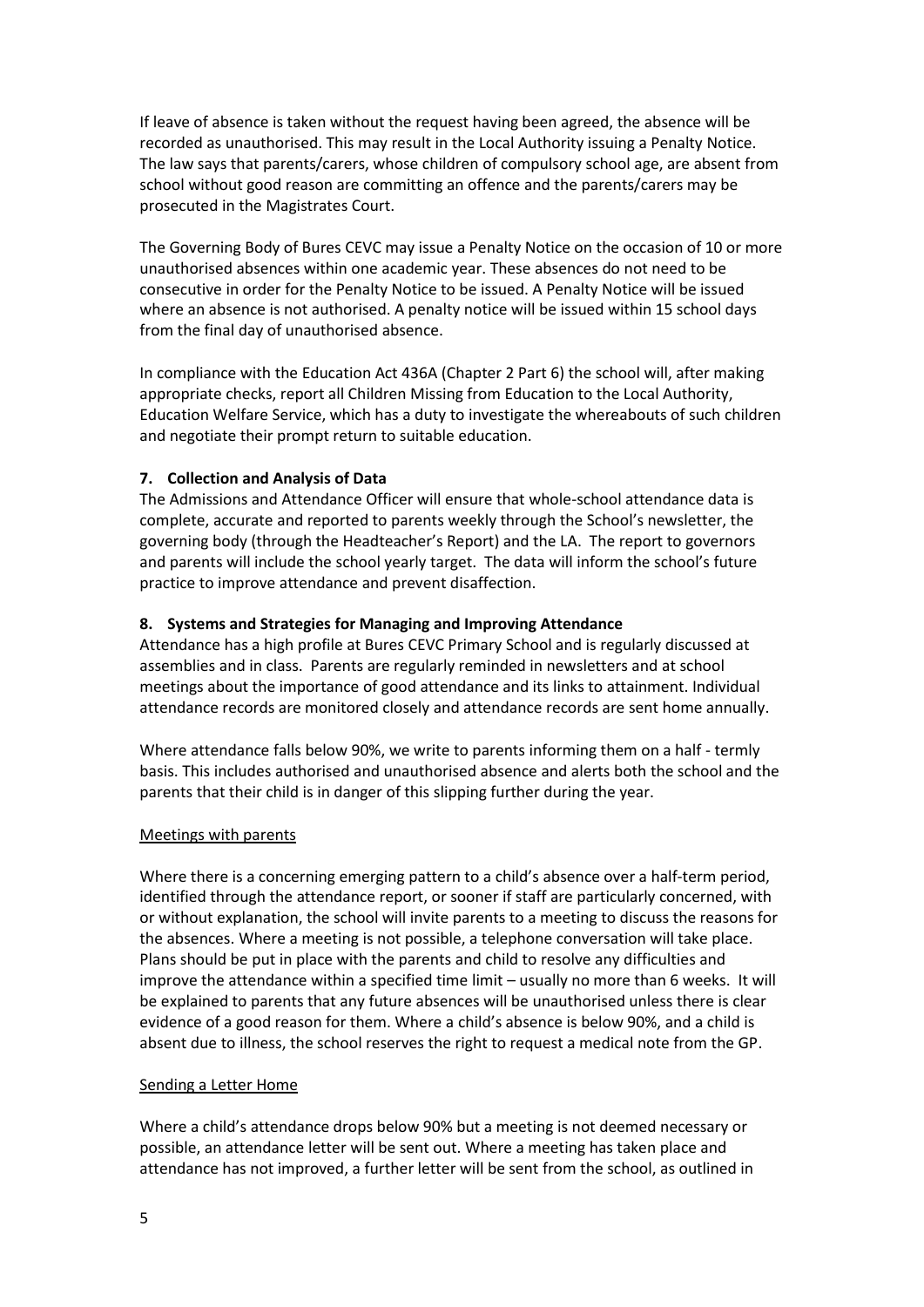Appendix 1, explaining that good attendance is important. It will highlight the steps the school will take if attendance does not improve. These may include the referral to the Education Attendance Team (Education Welfare Officer) and the issue of a Penalty Notice where absence is not authorised. The Poor Attendance Flow Chart (Appendix 2) outlines the process for repeated lateness and poor attendance.

In the case of lateness, a letter will be sent home if a child receives five late marks over an academic year, as outlined through the Poor Attendance Flow Chart (Appendix 2). This will be analysed after each half term as part of the Attendance Report and a letter sent to parents accordingly.

# **9. Parents'/Carers' Responsibilities**

Bures CEVC Primary School expects parents/carers will:

- Ensure their children attend the school regularly;
- Support their children's attendance by keeping requests for absence to a minimum;
- Notify Bures CEVC Primary School, before 9.10 am, on the first day of absence, by telephone: 01787 227446. An explanatory note may be required when the child returns to school.
- Ensure their children arrive at school on time, properly dressed and with the right equipment for the day;
- Work in partnership with the school, for example by attending parents' meetings and consultations, signing homework diaries when asked to do so, taking an interest in their children's work and activities;
- Contact the school without delay if they are concerned about any aspects of their children's school lives. Bures CEVC Primary School will endeavour to support parents to address their concerns.

### **10. Children's responsibilities**

- All children should be aware of the importance of regular school attendance. If they are having difficulties that may prevent them from attending school regularly, they should speak to their Class Teacher.
- Children should attend school on time, ready to learn. Children also have a responsibility for following school procedures if they arrive late.

### **11. Governors' Responsibilities**

The Governing Body of a maintained school shall make arrangements for ensuring that their functions relating to the conduct of the school are exercised with a view to safeguarding and promoting the welfare of children who are children at the school.

### **Reviewing the policy**

The school will review this policy every three years with its allocated Education Welfare Officer and the Governing Body.

Date: Autumn 2021

Review Date: Autumn 2024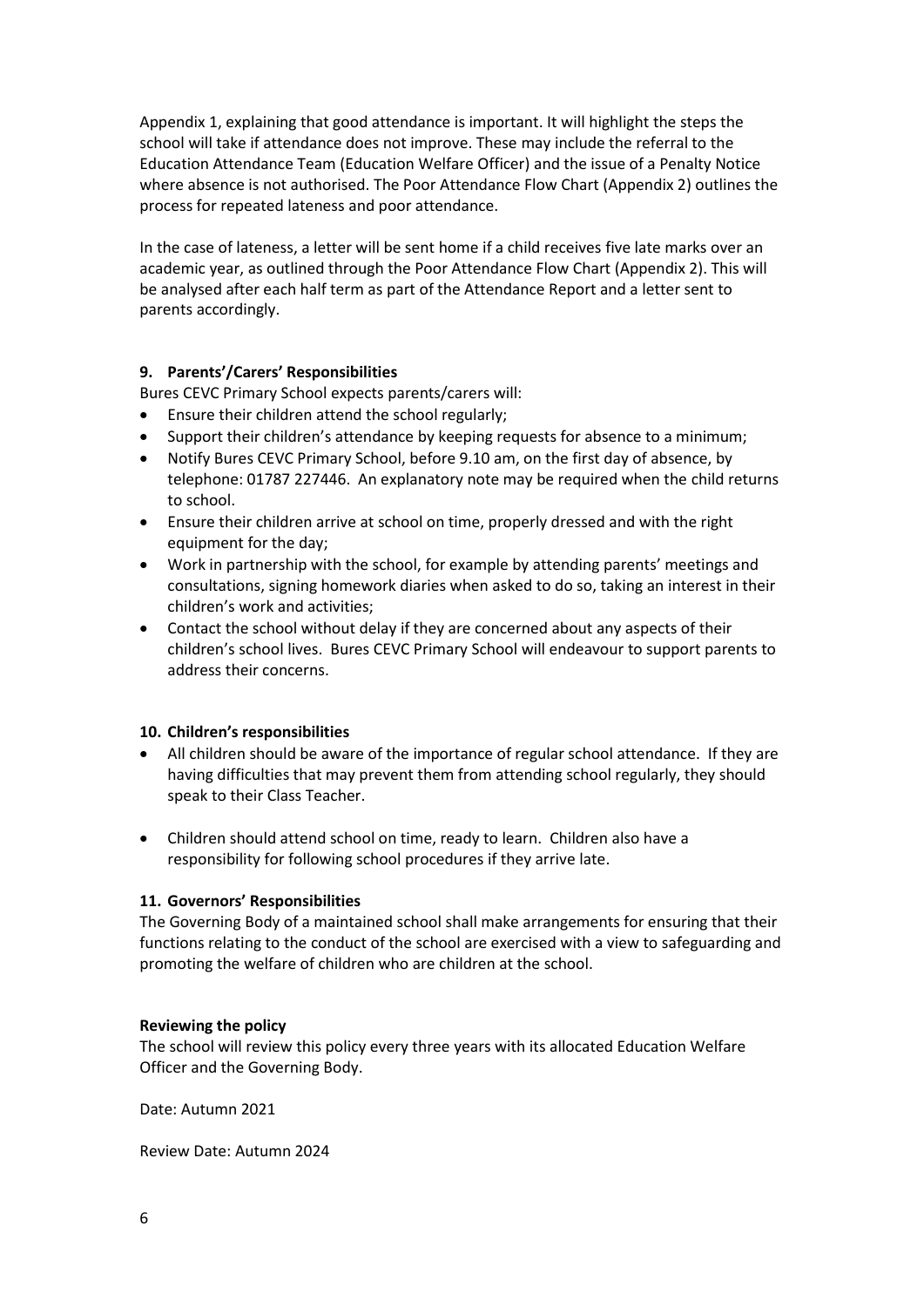## **Appendix 1: A GUIDE FOR PARENTS**

## **When does my child need to be in school?**

Your child should be at school in good time for registration. The morning register will be called/started promptly at 9.00am and the afternoon register at 1.10pm.

## **What happens if my child is late?**

If your child arrives later than 9.10am and before 9.30am he/she will be marked late (L). If your child arrives after 9.30am he/she will be marked unauthorised absence (U). If your child arrives after 1.10pm and before 1.30pm he/she will be marked late (L). If your child arrives after 1.30pm, he/she will be marked unauthorised absence (U). Children who arrive after registration should report to the school office.

## **Does the school need letters explaining my child's absence or will a phone call do?**

We would expect a parent to telephone the school on the first day of absence. If you do not phone us, we will phone you. However, we may ask for a written explanation on your child's return to school. If we do not receive an explanation, or if the explanation is unsatisfactory, we may decide not to authorise the absence, and this will be shown on your child's end of year report.

## **What reasons will the school accept for absences?**

Except in the case of illness, you should ask for permission for your child to miss school well in advance, giving full details The Headteacher will consider your request and will authorise absence if she deems that the occasion is an exceptional circumstance. In cases of recurring absences through illness you may be asked to produce a medical certificate.

# **Will the school contact me if my child is absent?**

The school operates a first day response to absences: we will phone you if we have not heard from you. This is because we believe it is our responsibility to ensure your child's safety as well as their regular school attendance

If we are concerned about aspects of your child's attendance or punctuality we will contact you to discuss the best way forward.

# **What can I do to encourage my child to attend School?**

Make sure your child gets enough sleep and gets up in plenty of time each morning. Ensure that he/she leaves home in the correct clothes and properly equipped. Show your child, by your interest, that you value his / her education.

### **My child is reluctant to come to School. What should I do?**

Contact your child's class teacher immediately and openly discuss your worries. Your child could be avoiding school for a number of reasons – difficulties with school work, friendship problems, family difficulties. It is important that we identify the reason for your child's reluctance to attend school and work together to tackle the problem.

In some cases, you may find it helpful to discuss the circumstances of your child's difficulties with an Education Welfare Officer. The school may also refer you to an Education Welfare Officer who works with staff and families if difficulties with attendance arise.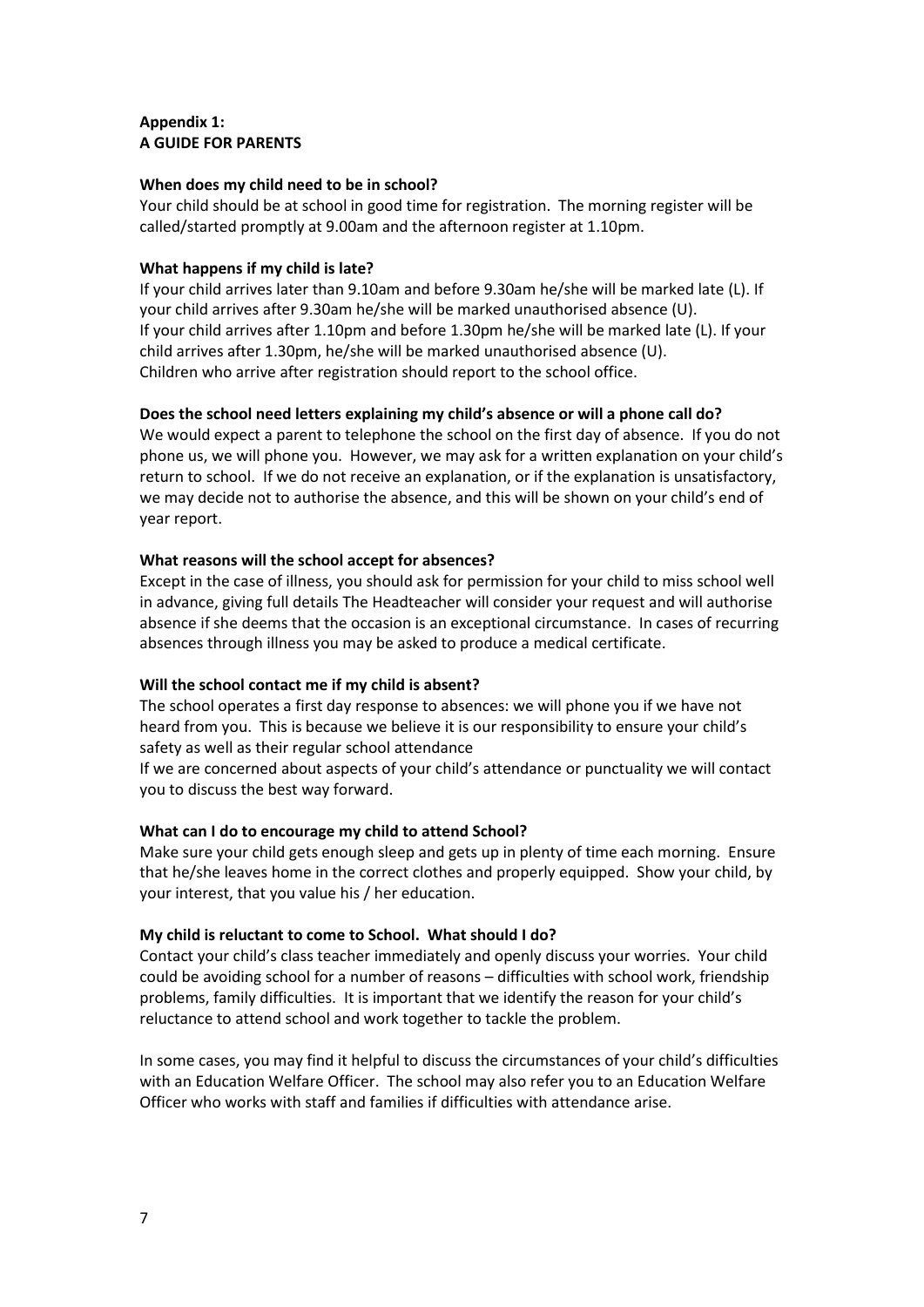

If a child is missing from school for 20 consecutive days without response to school enquiries, and it is believed they are not at home, they may be taken off roll. Contact CME Officer.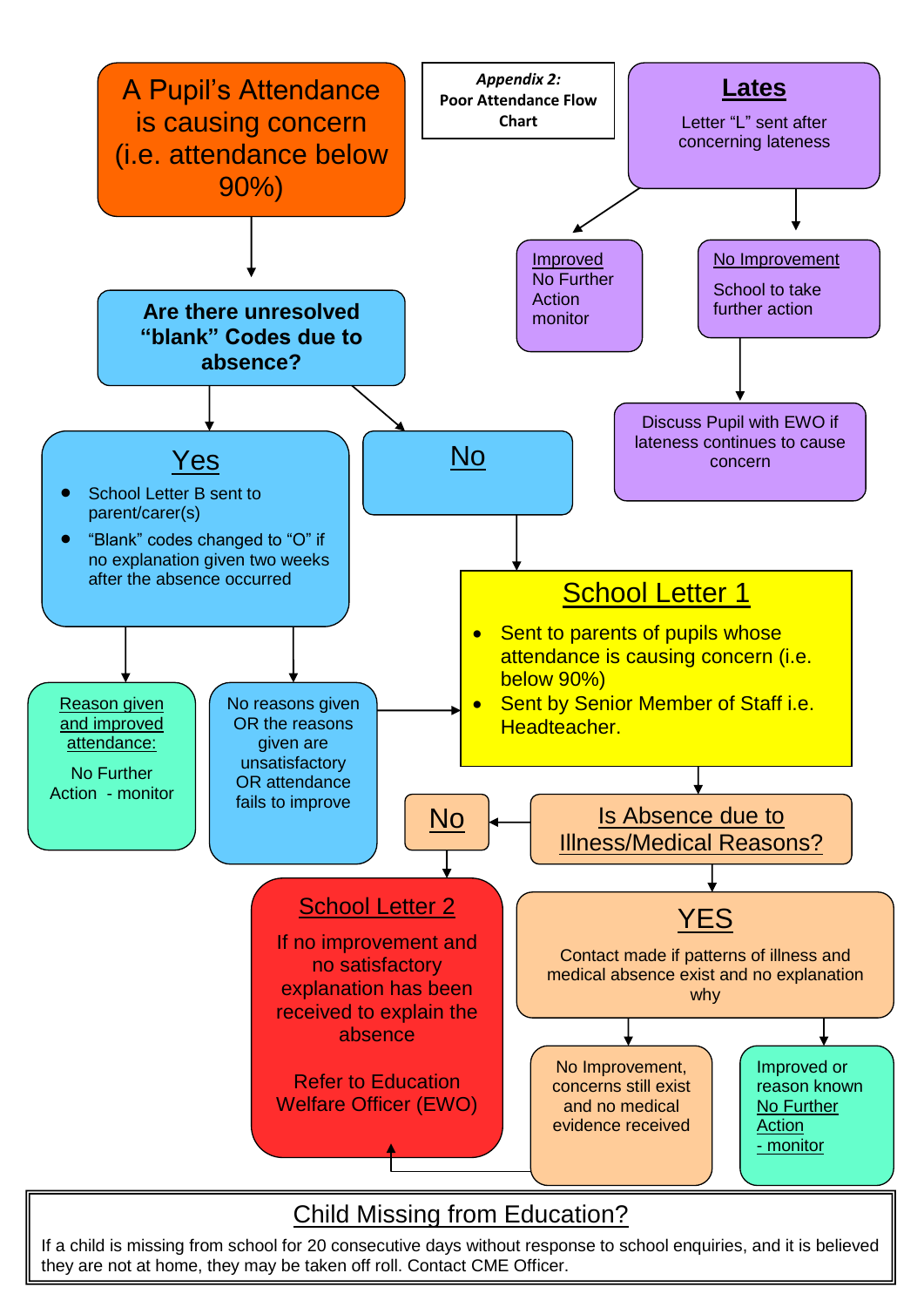**Letter 1**

**Date** 

Dear

#### **Re: xxxx Attendance**

Please find enclosed your child's latest Attendance Report. You will see that currently their attendance is below 90% at xxxx.

As you know, regular attendance is important to help your child achieve and reach their full potential and we want to offer as much support as possible. Therefore if you feel that the school can assist you in any way in order to increase your child's attendance, please do not hesitate to contact the school office to book an appointment.

We do understand that the absences are mainly due to xxxx however we look forward to seeing it improve in the future and will notify you if it falls any further.

Many thanks for your anticipated support.

Yours sincerely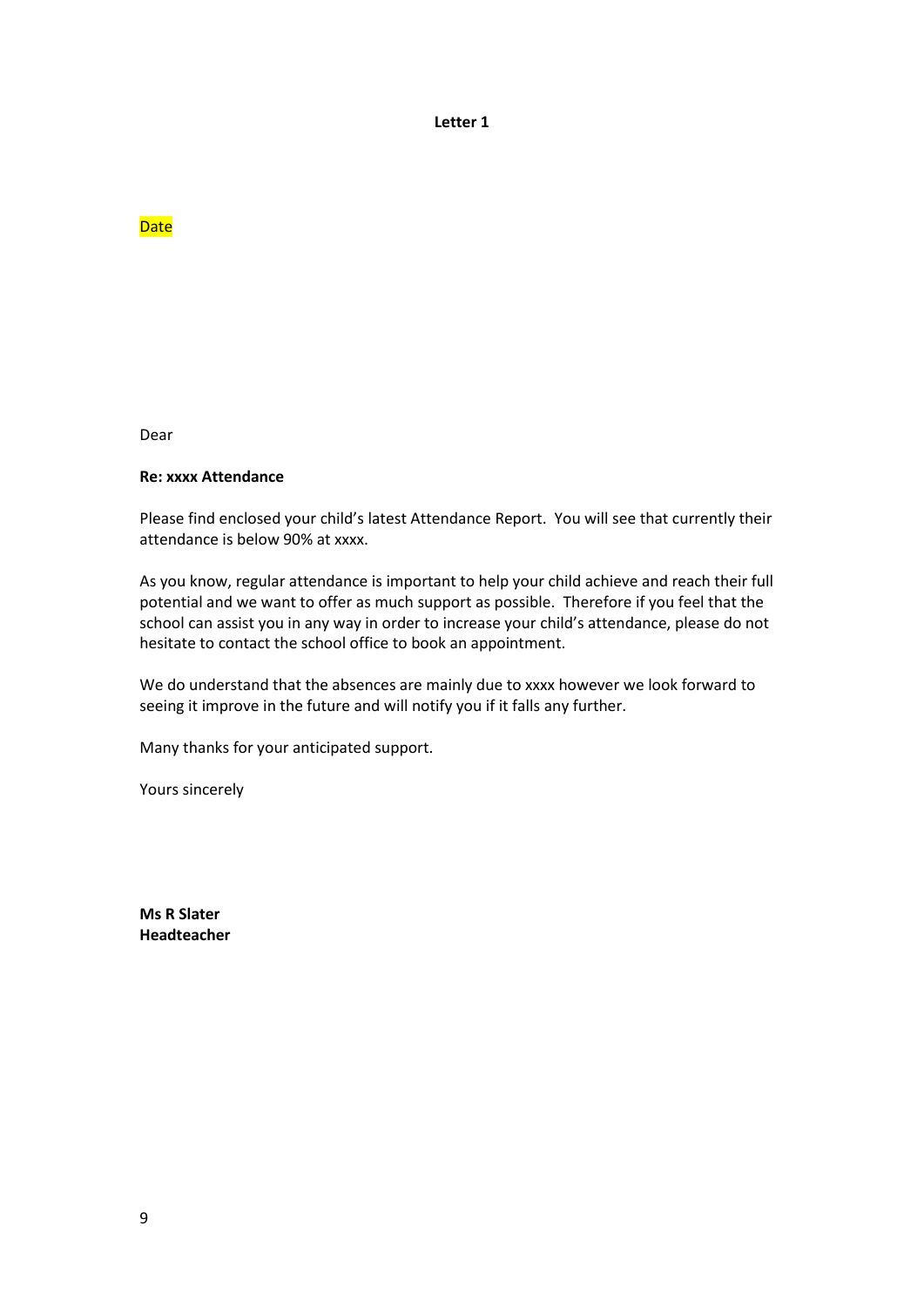**Letter 2**

**Date** 

Dear

## **Re: xxxxx Attendance**

Please find enclosed your child's latest Attendance Report. You will see that currently their attendance is significantly below 90% at xxxxx.

As you know, there is real concern when attendance falls below 90% that this will impact negatively on their achievement in school. As a result, when the Education Welfare Officer came into today, xxxxx's attendance was reviewed as part of their routine visit to the school.

We always encourage children to attend school unless they are too ill and would request that you provide medical evidence for any further absences which can then be shared with the Education Welfare Officer. If medical evidence is not provided, the absence will be unauthorised.

We want to do everything we can to support you to ensure that your child attends regularly, therefore please do not hesitate to contact us if there is anything else we can do to support you in this matter.

Many thanks for your anticipated support.

Yours sincerely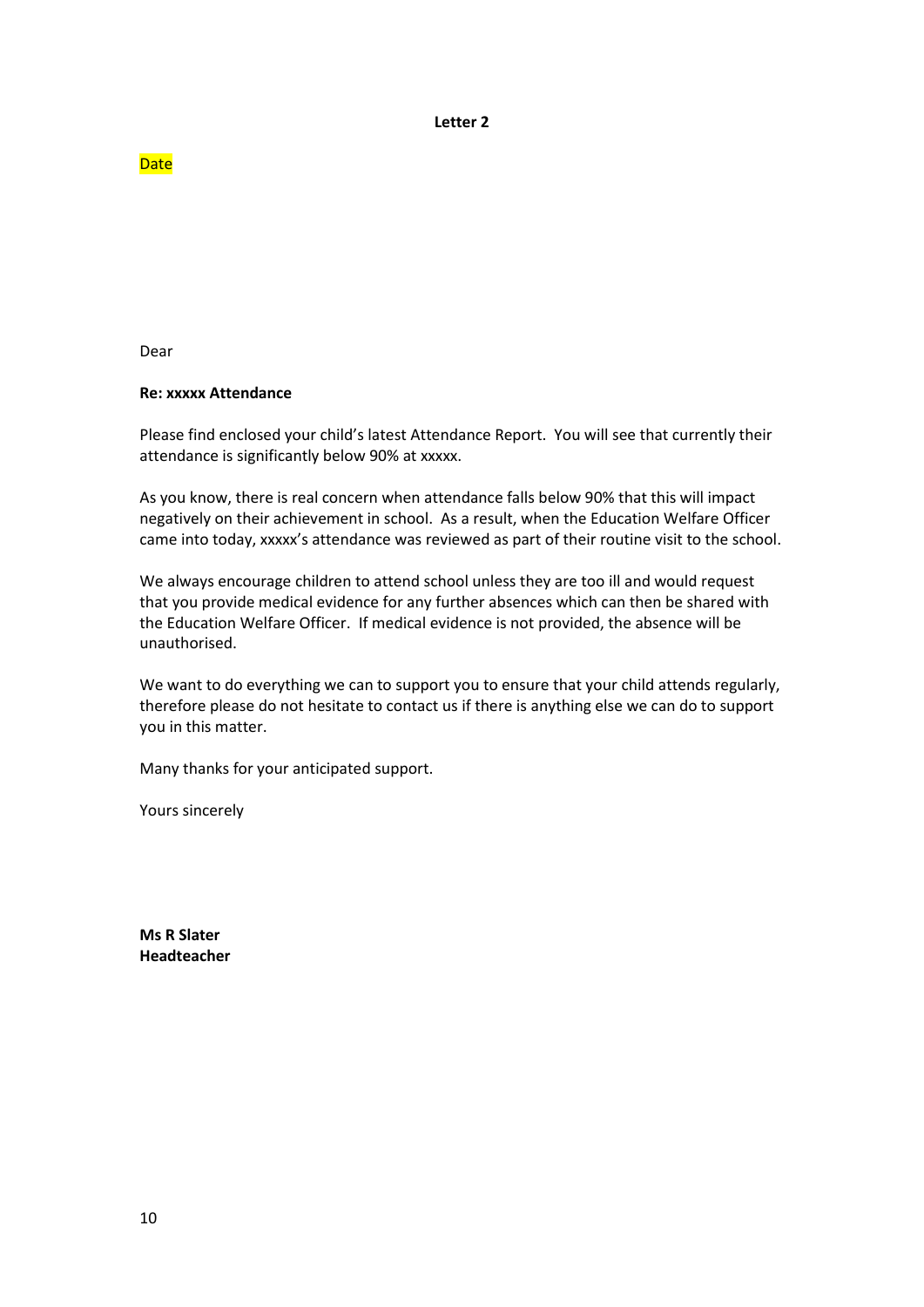#### **Letter B**

## **Date**

Dear

### **Re: Reason for the absence**

According to our records, xxxx was absent xxxxx. We tried to call you and subsequently left a message but received no reply.

Please could you complete the slip below and return it within 5 days in order that our records may be updated. If we do not hear from you, this absence will be unauthorised.

Thank you for your help in this matter.

Yours sincerely

## **Mrs G Turner Admissions & Attendance Officer**

| Class Teacher:                     |  |
|------------------------------------|--|
| Pupil:                             |  |
| Dates and sessions of absences(s): |  |
|                                    |  |
|                                    |  |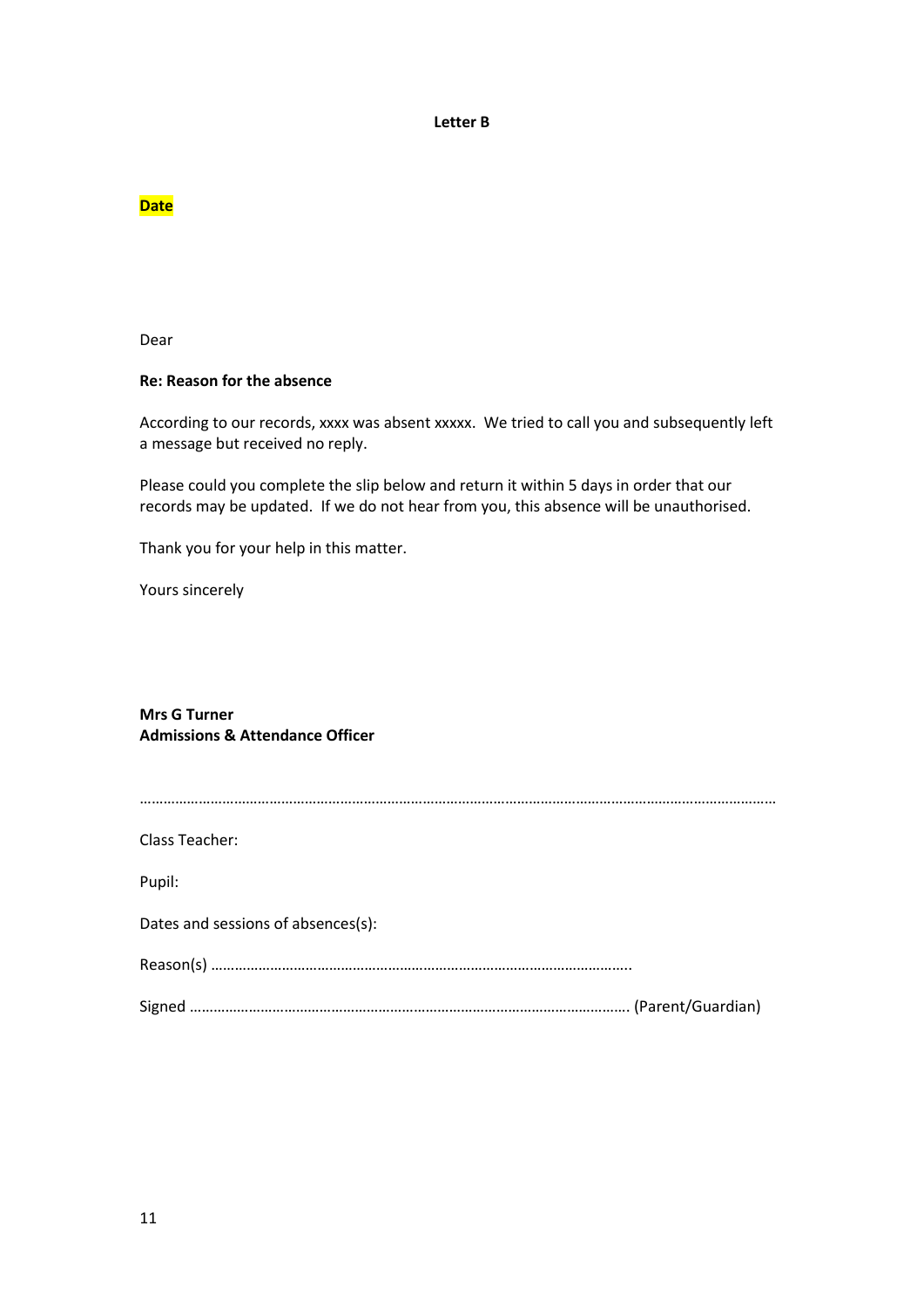#### **Letter L**

**Date**

Dear

As part of our commitment to improving the attainment of our pupils we monitor pupil attendance on a regular basis. During our regular monitoring of pupil attendance we identify any pupil whose attendance causes concern, including those pupils who have arrived late to school on a number of occasions. We are therefore writing to you due to xxxx's current number of late sessions this term.

Being late to school can have a considerable impact over the whole school year. The table below shows you just how much time can be missed over a year just by being 5 minutes late to school every day:

| 5 minutes late every day = 3 days of school lost a year    |
|------------------------------------------------------------|
| 10 minutes late every day = 6.5 days of school lost a year |
| 15 minutes late every day = 10 days of school lost a year  |

We understand that mornings can be hectic especially with a new addition to the family, but when your children are late for school they are missing out on vital parts of their education. Lateness can significantly reduce achievement, regardless of academic ability. Your child may also feel awkward arriving to the classroom when everyone else is settled. Furthermore, when one pupil arrives late, it disrupts the entire class and the teacher – everyone's education is compromised.

The school opens its gates at 08.40am and all children go straight into class. Classroom doors open at 8.40 am and the registration period closes at 8.50 am. Children arriving after this time are required to sign in at the School Office and will be registered with a late mark (an 'L'). If children arrive after 9.10 am, it will be registered with an unauthorised absence for that session and will count towards a penalty notice being issued in the case of a child receiving eight unauthorised absences or lates in the course of one academic year.

We look forward to seeing xxxx punctuality improve in the future.

Many thanks for your anticipated support.

Yours sincerely